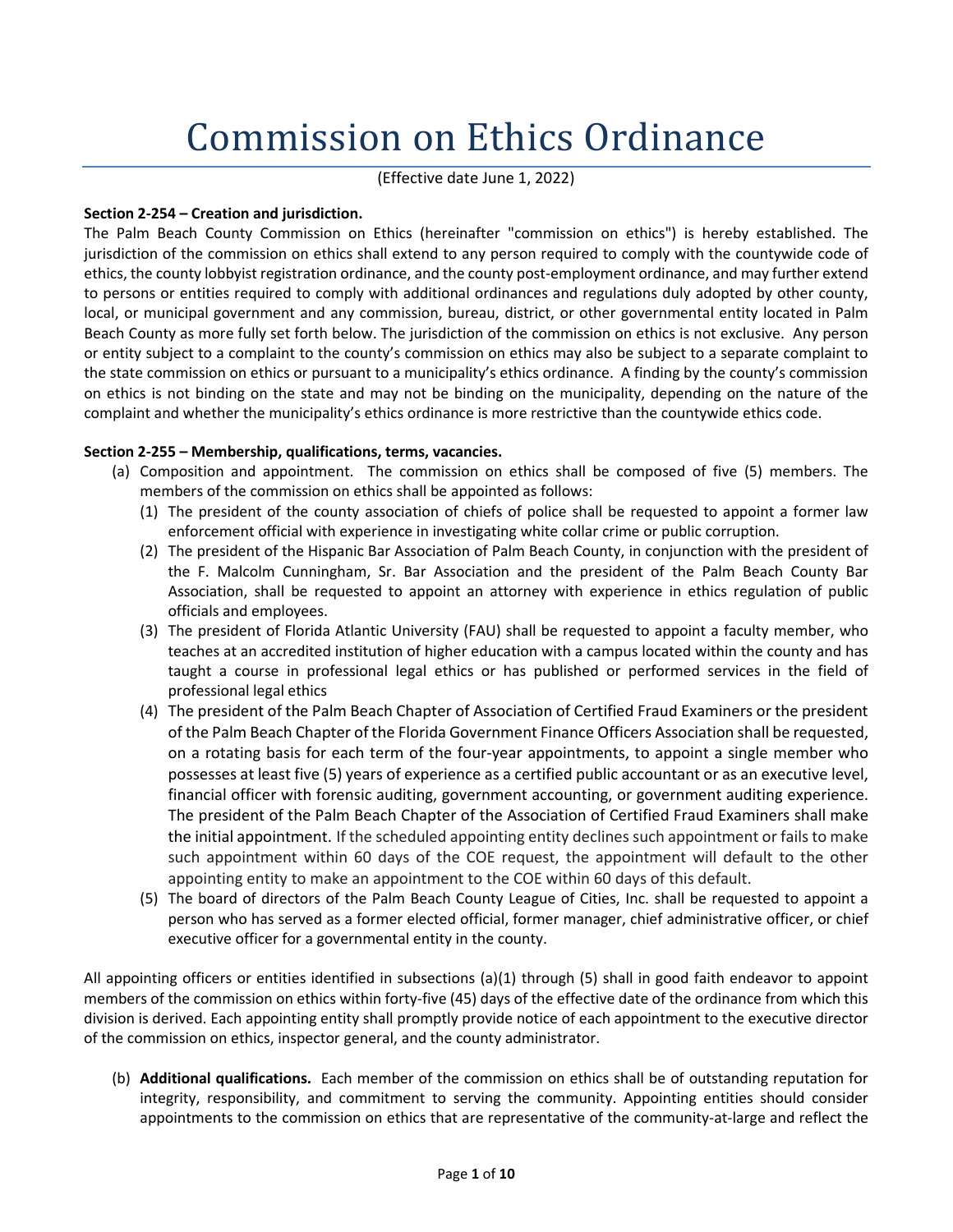racial, gender, and ethnic make-up of the community. Before entering upon the duties of office, each appointee on the commission on ethics shall take the prescribed oath of office pursuant to Florida Constitution, Art. II §5(b). Members of the commission on ethics shall serve without compensation.

- (c) **Term.** The members of the commission on ethics shall serve staggered terms of four (4) years each, provided that of the original members, two (2) members described in subsections (a)(1) and (2) shall be appointed for an initial term of two (2) years. The remaining three (3) members shall be appointed for an initial term of four (4) years. Thereafter, all members of the commission on ethics shall serve terms of four (4) years.
- (d) **Vacancies.** A vacancy occurring during or at the expiration of a member's term on the commission on ethics shall be filled as provided in subsections (a) and (b), no later than sixty (60) days after the vacancy occurs.
- (e) **Additional requirements.** No individual, while a member of the commission on ethics, shall:
	- (1) Hold or campaign for any elective political office;
	- (2) Hold office in any political party or political committee;
	- (3) Actively participate in or contribute to any political action committee, or to any campaign for state or local elective office or for any U.S. Congressional or Senate office serving the State of Florida;
	- (4) Be employed by Palm Beach County, any municipality within the county, or any other governmental entity subject to the authority of the commission on ethics or the inspector general; or
	- (5) Allow his or her name to be used by a campaign in support of or against any candidate for political office or any referendum or other ballot question. Nothing herein shall preclude a member of the commission on ethics from signing a petition in support of or against any referendum or other ballot question.
- (f) **Removal process.** If a violation of any of the enumerated requirements in subsection (e) herein and is substantiated, the commissioner in question, the appointing entity, and the other commissioners shall be notified. The commissioner may resign by providing notification to the executive director in writing, or the appointing entity may remove the commissioner from office by providing notification to the executive director in writing. If the commissioner does not resign or the appointing entity does not remove the commissioner from office, the executive director shall place the matter on the next agenda for the discussion. A commissioner can be removed from office by the commission upon a majority vote of the remaining commissioners.

## **Section 2-256 – Applicability of code of ethics ordinance.**

The countywide code of ethics ordinance shall be applicable to all persons and/or entities within the jurisdiction of said ordinance and shall apply to the members of the commission on ethics.

## **Section 2-257 – Organization.**

- (a) The commission on ethics shall elect one (1) of its voting members as chairperson and one (1) of its voting members as vice chairperson who shall serve a one (1) year term. No chairperson shall be permitted to serve two (2) consecutive terms as chairperson. No vice chairperson shall be permitted to serve two (2) consecutive terms as vice chairperson.
- (b) The commission on ethics shall adopt bylaws and rules of procedure that are consistent with the provisions of this division and rules and regulations for the commission on ethics' governance. The commission on ethics shall hold regular meetings in accordance with the bylaws of the commission and may hold such other meetings as it deems necessary.
- (c) All meetings of the commission on ethics that are not conducted in executive session as permitted by law shall be public, and written minutes of the proceedings thereof shall be maintained by the minute's department of the clerk of courts. All matters heard by the commission on ethics in executive session shall be audio recorded or audio/video recorded and made available to the public upon the conclusion of the matter. Copies of all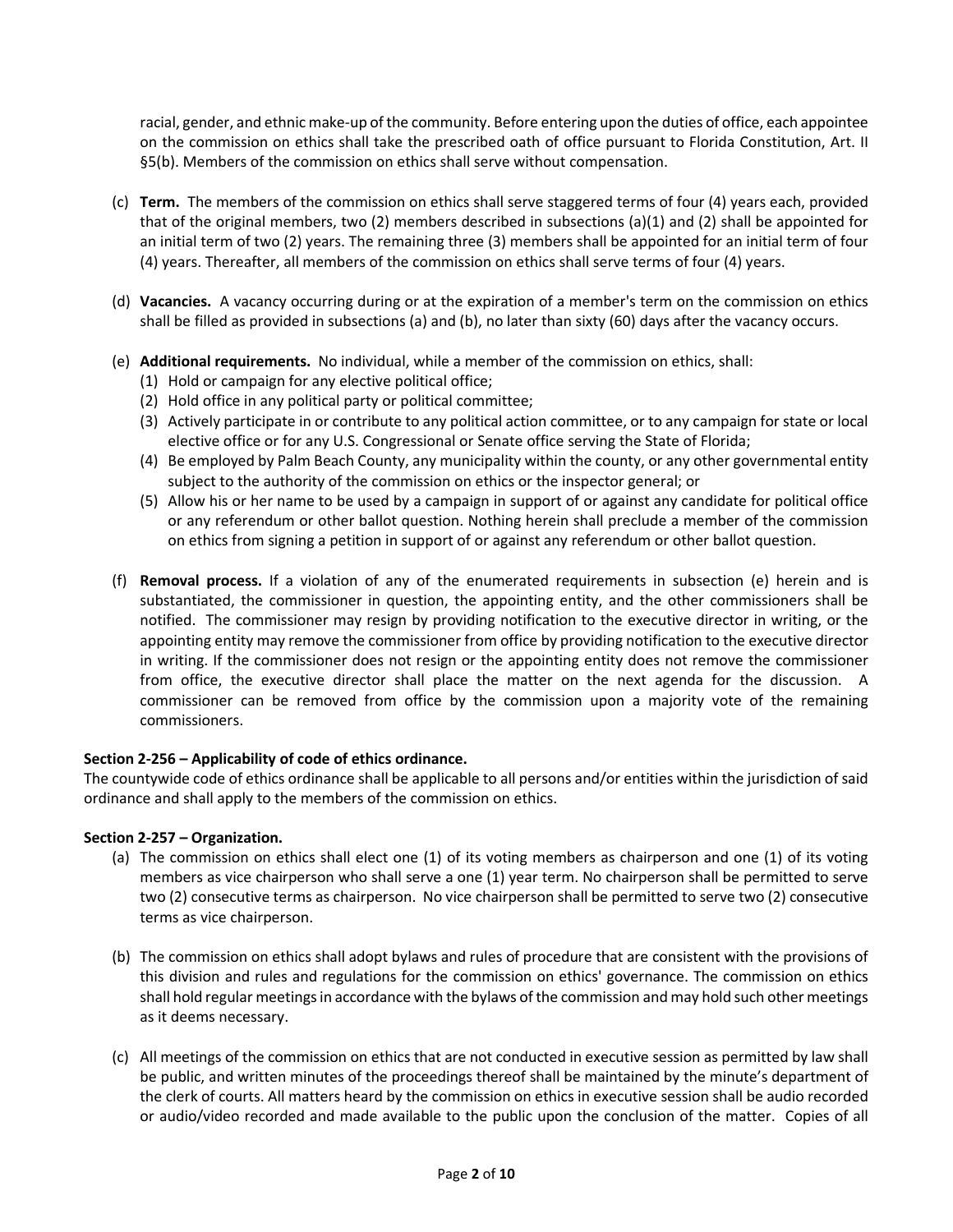minutes, resolutions, decisions, or advisory opinions of the commission on ethics shall be published to the website of the commission on ethics no later than thirty (30) days subsequent to any meeting of the commission on ethics.

(d) The commission on ethics shall be empowered to appoint an executive director and to remove such appointee at will. The commission on ethics shall utilize a competitive selection process when selecting an executive director. The commission on ethics in consultation with county administration shall fix the executive director's salary, subject to ultimate budget approval by the board of county commissioners. The executive director shall be empowered to appoint, remove, and suspend employees or agents of the commission on ethics, subject to ultimate budget approval by the board of county commissioners. The executive director shall be further empowered to adopt personnel and management policies consistent with like policies in place for county personnel.

# **Section 2-258 – Powers and duties.**

- (a) The commission on ethics shall be authorized to exercise such powers and shall be required to perform such duties as are hereinafter provided. The commission on ethics shall be empowered to review, interpret, render advisory opinions, and enforce the:
	- (1) Countywide Code of Ethics;
	- (2) County Post-Employment Ordinance; and
	- (3) County Lobbyist Registration Ordinance.
- (b) As set forth in the Office of Inspector General, Palm Beach County, Florida Ordinance, the commission on ethics shall serve along with one (1) delegate each from the state attorney's office and public defender's office for the Fifteenth Judicial Circuit as the inspector general committee. The inspector general committee shall be authorized to select the inspector general to determine whether or not to renew the term of an inspector general, and to participate in the removal of the inspector general as set forth in greater detail in the Office of Inspector General, Palm Beach County, Florida Ordinance.
- (c) The commission on ethics shall from time to time review ordinances and state and federal laws relating to ethics in government and shall report and make recommendations to the board of county commissioners and municipal elected officials as it deems appropriate.
- (d) The commission on ethics shall develop and deliver ethics training and outreach programs for the benefit of county and municipal employees and officials, county and municipal vendors, other public or private entities representing residents of the county or any municipality, and other entities that do business with or are regulated by the county or the municipalities located within the county. The commission on ethics may recommend that the board enter into agreements with other entities to provide such training and outreach programs to be administered by the commission on ethics.

## **Section 2-258.1 – Extended jurisdiction by interagency agreements.**

It is anticipated that taxing districts and other public officials and entities will recognize and desire to benefit from the services of the commission on ethics. The commission on ethics may additionally be empowered to review, interpret, render advisory opinions, and enforce similar rules or regulations duly adopted by any commission, bureau, district, or other governmental entity located in the county, pursuant to agreements or memoranda of understanding between the commission on ethics and said entity. The memorandum of understanding or agreement shall include a provision for fees to be paid to the commission on ethics from the public entity in exchange for such benefits at a rate established by the commission on ethics. All fees paid under any such agreement shall be used solely to fund the operations of the commission on ethics and its staff. Any such agreement or memorandum of understanding is subject to final approval of the board of county commissioners, but such approval shall not be unreasonably withheld.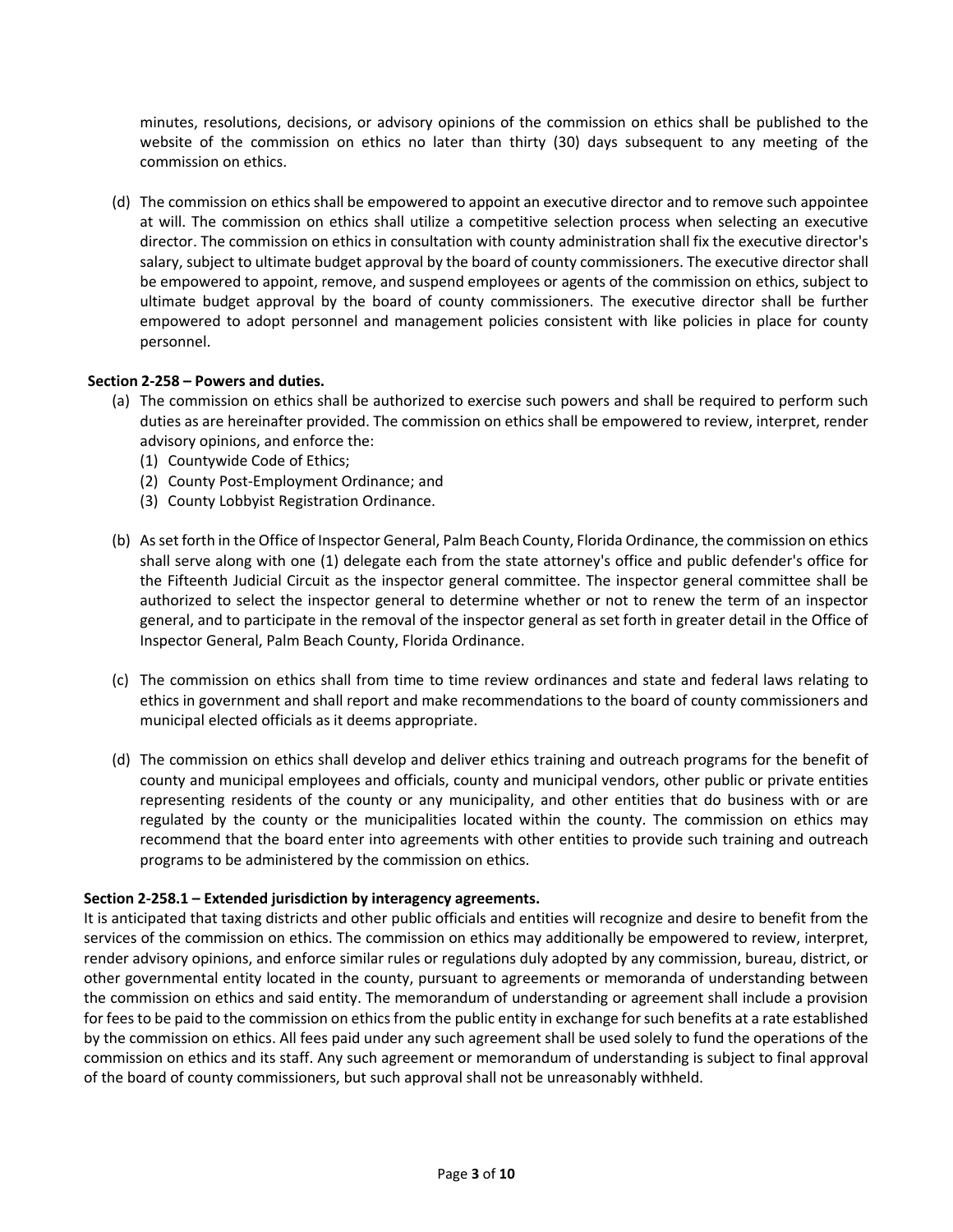## **Section 2-259 – Financial support for the commission.**

- (a) The commission on ethics shall establish a fiscal year that coincides with that of the county. Pursuant to its annual budget process, the county shall provide sufficient financial support for the commission on ethics to fulfill its duties as set forth in this division. In consultation with the county office of financial management and budget, the commission on ethics shall timely submit to the board of county commissioners a budget request including a reasonable estimate of operating and capital expenditures, which request shall not be implemented until approved by the board of county commissioners.
- (b) The commission on ethics budget request shall be prepared by the county office of financial management and budget in consultation with the commission on ethics' executive director and staff on official county budget forms in a format prescribed by the county office of financial management and budget, shall be reviewed in a manner similar to that in which other county departments are reviewed, and shall be incorporated in the proposed budget and timely submitted to the board of county commissioners each year. Nothing contained herein shall be construed to prohibit the commission on ethics from submitting supplemental budget requests to the board of county commissioners which, if approved, shall constitute amendments to the county budget.
- (c) In addition to budgetary appropriations made by the county, the board of county commissioners, may, for the benefit of the commission on ethics, accept grants, contributions, or appropriations from the federal government, state government, any municipality within the county, or any academic institution or nonprofit entity that has not entered into a contract or transacted business with the county or any governmental entity subject to the provisions of this ordinance. The commission on ethics may accept grants, contributions, or appropriations from an academic institution or nonprofit entity that has entered into a contract or transacted business with the county, if the board of county commissioners, by resolution, approves the grant, contribution, or appropriation. No other grants, contributions, or appropriations may be accepted by the commission on ethics.

## **Section 2-260 – Procedure on Complaints filed.**

## (a) **Filing of complaints.**

- (1) Any person may file a complaint with the commission on ethics.
- (2) The executive director of the commission on ethics, the inspector general, or the state attorney may file a complaint with the commission on ethics.

## (b) **Legal sufficiency of complaints.**

- (1) In order to be found legally sufficient, complaints filed by persons under section (a)1 above, must:
	- a. Be in writing, and executed on a form prescribed by the commission on ethics;
	- b. Allege the elements of a violation within the commission on ethics' jurisdiction in the complaint and/or supporting documents provided;
	- c. Be based substantially upon the personal knowledge of the complainant; and
	- d. Be signed under oath or affirmation by the complaining person.
- (2) In order to be found legally sufficient, complaints filed by the executive director of the commission on ethics, the inspector general, or the state attorney must:
	- a. Be in writing, and executed on a form prescribed by the commission on ethics;
	- b. Allege the elements of a violation within the commission on ethics' jurisdiction in the complaint and/or supporting documents provided;
	- c. Be sworn to by the person filing the complaint before a notary public and contain the following language: "Personally known to me and appeared before me, \_\_\_\_\_\_\_\_, whose signature appears below, being duly sworn, says that the allegations set forth in this complaint are based upon facts which have been sworn to as true by a material witness or witnesses and which if true would constitute the offenses alleged and that this complaint is instituted in good faith."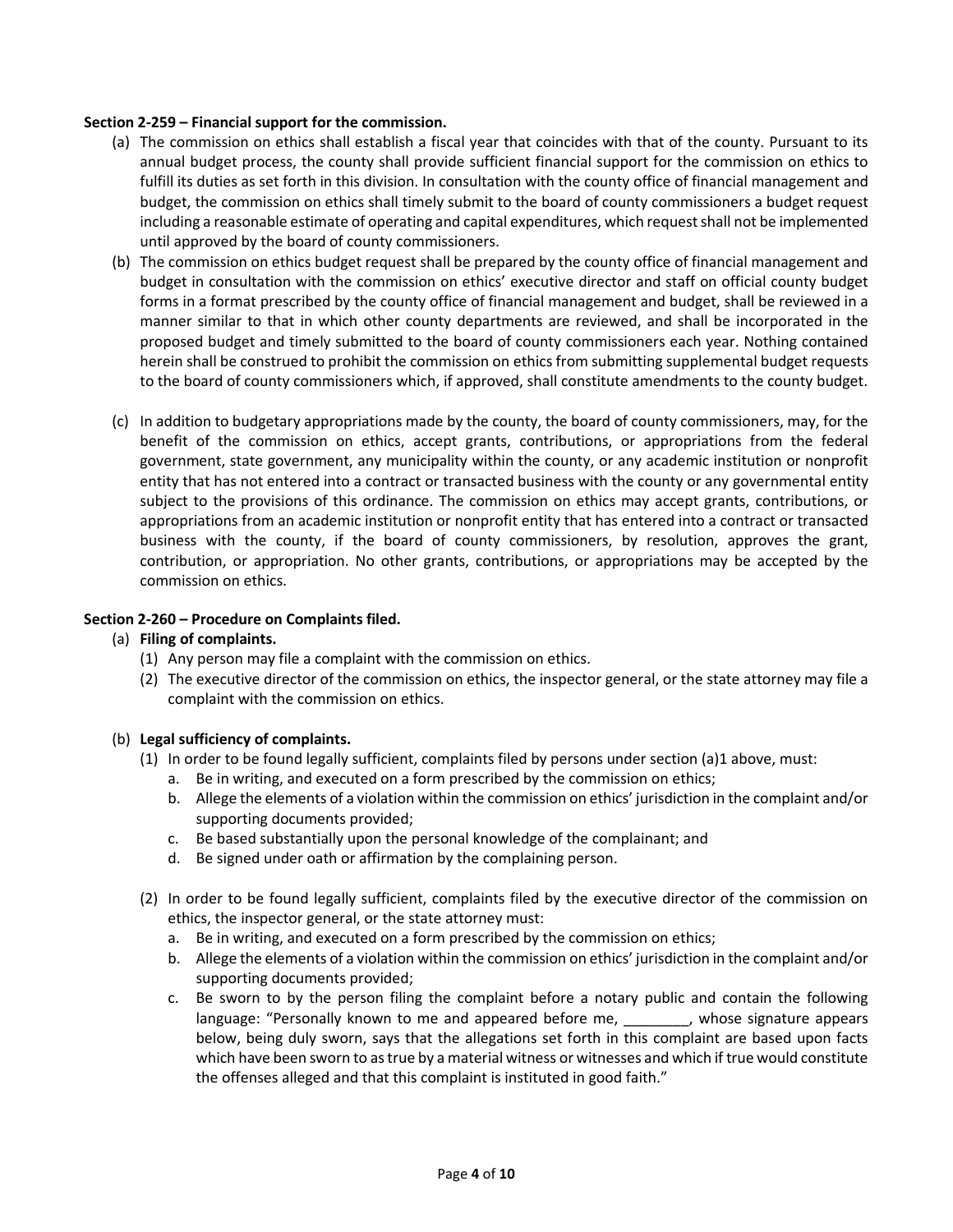Upon a finding of legal sufficiency by the executive director or general counsel, commission on ethics staff shall initiate a preliminary investigation.

- (c) **Documents Provided to the Respondent.** Within twenty (20) days of a legal sufficiency finding, a copy of the complaint and all documents in support thereof shall be sent to the alleged violator, otherwise known as the respondent.
- (d) **Preliminary investigation and public hearing.** A preliminary investigation shall be undertaken by the commission on ethics of each legally sufficient complaint over which the commission on ethics has jurisdiction to determine whether there is probable cause to believe that a violation has occurred. If, upon completion of the preliminary investigation, the commission on ethics finds no probable cause to believe that a violation has been committed, the commission on ethics shall dismiss the complaint with the issuance of a report to the complainant and the respondent. If the commission on ethics finds from the preliminary investigation probable cause to believe that a violation has been committed, it shall set the matter for a public hearing and notify respondent via certified mail, hand delivery, or courier. The commission on ethics may use telephone or electronic mail as a secondary means of notice. The commission on ethics or the hearing officer conducting the public hearing may order commission staff to conduct such further investigation as it deems necessary, and may enter into such stipulations and settlements as it finds to be just and in the best interest of the citizens of the county. The public hearing provided for in this section shall be held within one hundred twenty (120) days of the probable cause determination unless extended by the commission on ethics or the hearing officer for good cause based on the request of a party or on its own initiative.
- (e) **Investigations.** Investigations shall be conducted by commission on ethics staff or by any other person or agency so designated by the commission on ethics under the supervision of the executive director. Investigations shall be limited to the allegations of the complaint, but shall include an investigation of all facts and persons materially related to the complaint at issue. Where other potential violations of any ordinance within the commission on ethics' jurisdiction are found during an investigation of all facts and persons materially related to the complaint at issue, the additional violations may be added by the executive director by amendment of the complaint, or may be filed as a new complaint. Subsequent to the filing of a complaint and notice to the respondent, the commission on ethics has an ongoing duty to disclose to the respondent any and all additional documents, statements of witnesses and other evidence, not otherwise subject by statute to nondisclosure, obtained by the commission pursuant to the ongoing investigation of a complaint.

# (f) **Counsel.**

- (1) **Counsel to commission on ethics.** The executive director and general counsel of the commission on ethics shall act as counsel to advise the commission on ethics.
- (2) **Advocate.** The commission on ethics shall retain legal counsel to serve as the advocate. The advocate shall prosecute all probable cause hearings before the commission on ethics where commission on ethics staff is recommending a finding of probable cause, and all final hearings before the hearing officer. The executive director or general counsel may serve as advocate, provided he or she is a member of the Florida Bar in good standing, and provided he or she serves as advocate only during proceedings before the commission on ethics or hearing officer where he or she is presenting a stipulation of settlement, is recommending a finding of no probable cause, or is recommending a dismissal. The advocate may serve on a volunteer basis.
- (3) **Respondent.** The respondent may appear on his or her own behalf or may be represented by a lawyer. All notices and communications to a respondent represented by a lawyer shall be made through respondent's lawyer.
- (g) **Public records exemption.** The commission on ethics and its staff shall be considered "an appropriate local official" for the purposes of whistleblower protection provided for in Section 112.3188(1), Florida Statutes. The complaint and all records held by the commission on ethics and its staff related to an active preliminary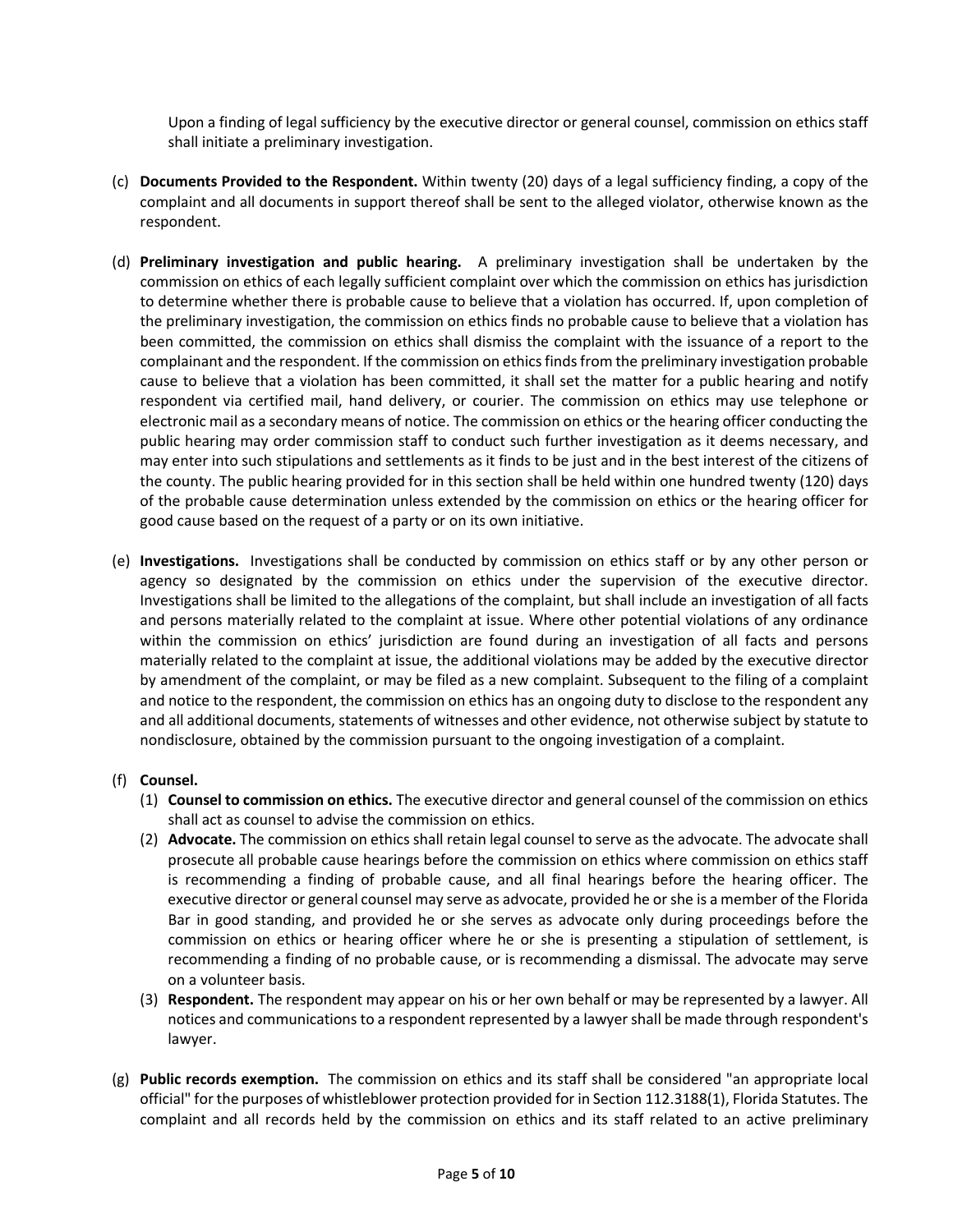investigation are confidential and exempt from disclosure in a manner consistent with the provisions in Florida Statutes, Sections 112.324(2) and (3) and 112.3188(2). In addition, any proceeding conducted by the commission on ethics pursuant to a complaint or preliminary investigation is exempt from the provision Section 286.011, Florida Statutes, and Article 1, §24(b), Florida Constitution, as set forth in Section 112.324(2) and (3), Florida Statutes. Once a preliminary investigation is complete and a probable cause determination made, all other proceedings conducted pursuant to this subsection shall be public meetings within the meaning of Florida Statutes, Ch. 286, and all other documents made or received by the commission on ethics or hearing officer shall be public records within the meaning of Florida Statutes, Ch. 119, subject to whistleblower confidentiality as provided for in Section 112.3188(1), Florida Statutes.

- (h) **General power of subpoena.** The commission on ethics shall be empowered to subpoena and investigate. In the case of a refusal to obey a request for documents or for an interview during an investigation, the commission on ethics may subpoena relevant witnesses and compel their attendance and testimony, administer oaths and affirmations, take evidence, and require by subpoena the production of any books, papers, records, or other relevant items. The commission on ethics may delegate to its staff the authority to administer oaths and affirmations. In the case of a refusal to obey a subpoena issued to any person, the commission on ethics may make application to any circuit court of this state, which shall have jurisdiction to order the witness to appear before the commission on ethics and to produce evidence, if so ordered, or to give testimony relevant to the matter in question. Any person who fails to obey the order may be punished in a court of law. Seventy-two (72) hours prior to serving a subpoena, the executive director shall provide written notice to the state attorney and the U.S. Attorney for the Southern District of Florida. The commission on ethics shall not interfere with any ongoing criminal investigation or prosecution of the state attorney or the U.S. Attorney for the Southern District of Florida. When the state attorney or the U.S. Attorney for the Southern District of Florida has explicitly notified the commission on ethics in writing that he or she is conducting an ongoing criminal investigation or prosecution, and he or she believes the commission's investigation or other procedures may interfere with the ongoing investigation or prosecution, the commission on ethics shall suspend service of subpoena, examination of witnesses, or other investigative activities as set forth in the notice until such time as the ongoing investigation or prosecution is completed. During this period, the twoyear statute of limitations under Section 2-260.8 of the Commission on Ethics Ordinance shall be tolled until the completion of the ongoing investigation or prosecution. During the tolled period, the commission on ethics staff shall contact the prosecuting authority every 90 days to determine the status of the investigation or prosecution until the completion of the ongoing investigation or prosecution.
- (i) **The Florida rules of civil procedure shall apply to discovery.** The hearing officer may order any additional discovery that he or she deems fair and just.
- (j) **Subpoenas for discovery.** At any time after the commission on ethics orders a public hearing of the matter, the hearing officer conducting the public hearing may issue subpoenas, as provided in subsection (h), to effect discovery upon the written request of respondent or advocate. The requesting person shall submit to the commission on ethics staff, for dissemination to the hearing officer, a list of all witnesses he or she wishes to have deposed. The list shall contain the name and address of each witness and shall describe with particularity those documents or other items that the person wishes to have the witness produce pursuant to a subpoena *duces tecum.* The hearing officer may issue appropriate orders to effectuate the purposes of discovery and to prevent delay.
- (k) **Subpoenas for public hearing.** The respondent and the advocate shall submit to the commission on ethics staff, for dissemination to the hearing officer, a list of all witnesses he or she wishes to have subpoenaed to attend the hearing. The lists shall contain the correct names and addresses of the witnesses and shall describe with particularity those documents or other items that he or she wishes to have the witness bring to the hearing pursuant to subpoena *duces tecum*. Subpoenas shall be issued as provided in subsection (h).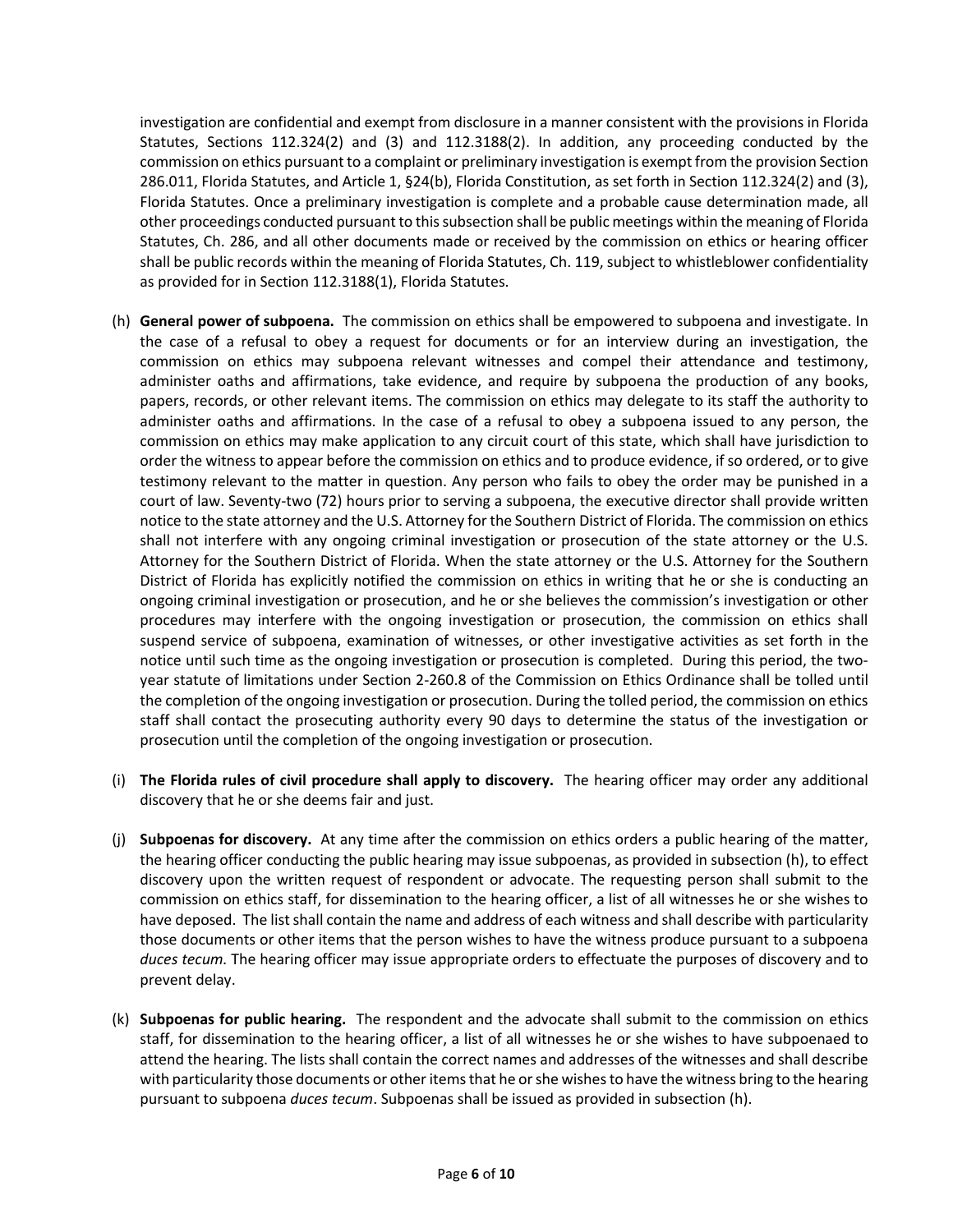# (l) **Motions.**

- (1) All motions shall be in writing unless made on the record during a hearing and shall fully state the actions requested and the grounds relied upon. The motion shall include a statement that the movant has conferred with the advocate and all other parties of record and shall state whether there is any objection to the motion.
- (2) The original of a written motion shall be filed with the commission on ethics staff and a copy served on all parties or their attorneys. The commission on ethics staff shall send a copy of the motion to the hearing officer conducting the public hearing.
- (3) The hearing officer conducting the public hearing shall conduct such proceedings and make such orders as are deemed necessary to dispose of issues raised by motions, but is not required to hold a hearing on the motion in order to rule upon it.
- (4) Every written motion may be accompanied by, or included in, a written memorandum stating the grounds upon which the motion is based. Other parties to a proceeding may, within seven (7) days of service of a written motion, file written memoranda in opposition. The hearing officer may accept additional information from the parties that is deemed relevant. The hearing officer may impose limitations that are deemed appropriate.
- (m) **Prehearing conferences.** The hearing officer may conduct one (1) or more prehearing conferences for the purpose of hearing arguments on pending motions, clarifying and simplifying issues, discussing the possibilities of settlement of the issues, examining exhibits and documents, exchanging names and addresses of witnesses, and resolving other procedural matters.
- (n) **Exchange of witness lists.** Unless otherwise ordered by the hearing officer as a result of a prehearing conference, the advocate and the respondent(s) or counsel for respondent(s) shall exchange the names and addresses of witnesses at least ten (10) days prior to the public hearing, with a copy being provided to the hearing officer. Names and addresses of witnesses discovered subsequently shall be disclosed to the other party or parties and to the hearing officer as soon as possible. Failure to disclose the name and address of a witness may result in the exclusion of the witness's testimony, according to the rule applied in civil judicial proceedings.

# **Section 2-260.1 – Public hearing procedures.**

- (a) *Right to public hearing.* After finding of probable cause, a respondent is entitled to a public hearing on the complaint. The hearing shall be conducted by a hearing officer selected from a list of hearing officers or special magistrates established by Palm Beach County, who have received training in the code of ethics by commission on ethics staff. Payment for hearings officers conducting hearings for the commission on ethics shall be paid by the county in accordance with the current schedule established by the county for hearing officers or special magistrates at the time of the assignment of the hearing officer to the matter to be heard. In order to be eligible for inclusion on the list, hearing officers for the commission on ethics shall have the following minimum qualifications:
	- (1) Be a member, in good standing of the Florida Bar for at least the preceding five years; and
	- (2) Be competent in matters of governmental ethics, including the current version of the Palm Beach County Code of Ethics, related ordinances, and rules, practices and advisory opinions of the Palm Beach County Commission on Ethics; and
	- (3) Attorneys with prior judicial experience or experience as a hearing officer, magistrate, mediator, or special master shall be deemed uniquely qualified; and
	- (4) Be of outstanding reputation for integrity, responsibility, and commitment to serving the community; and
	- (5) No individual, while a hearing officer for the commission on ethics shall:
		- (a) Hold or campaign for any elective political office;
		- (b) Hold office in any political party or political committee;
		- (c) Actively participate in or contribute to any political action committee, or to any campaign for state of local elected office or for any U.S. Congressional or Senate office serving the State of Florida;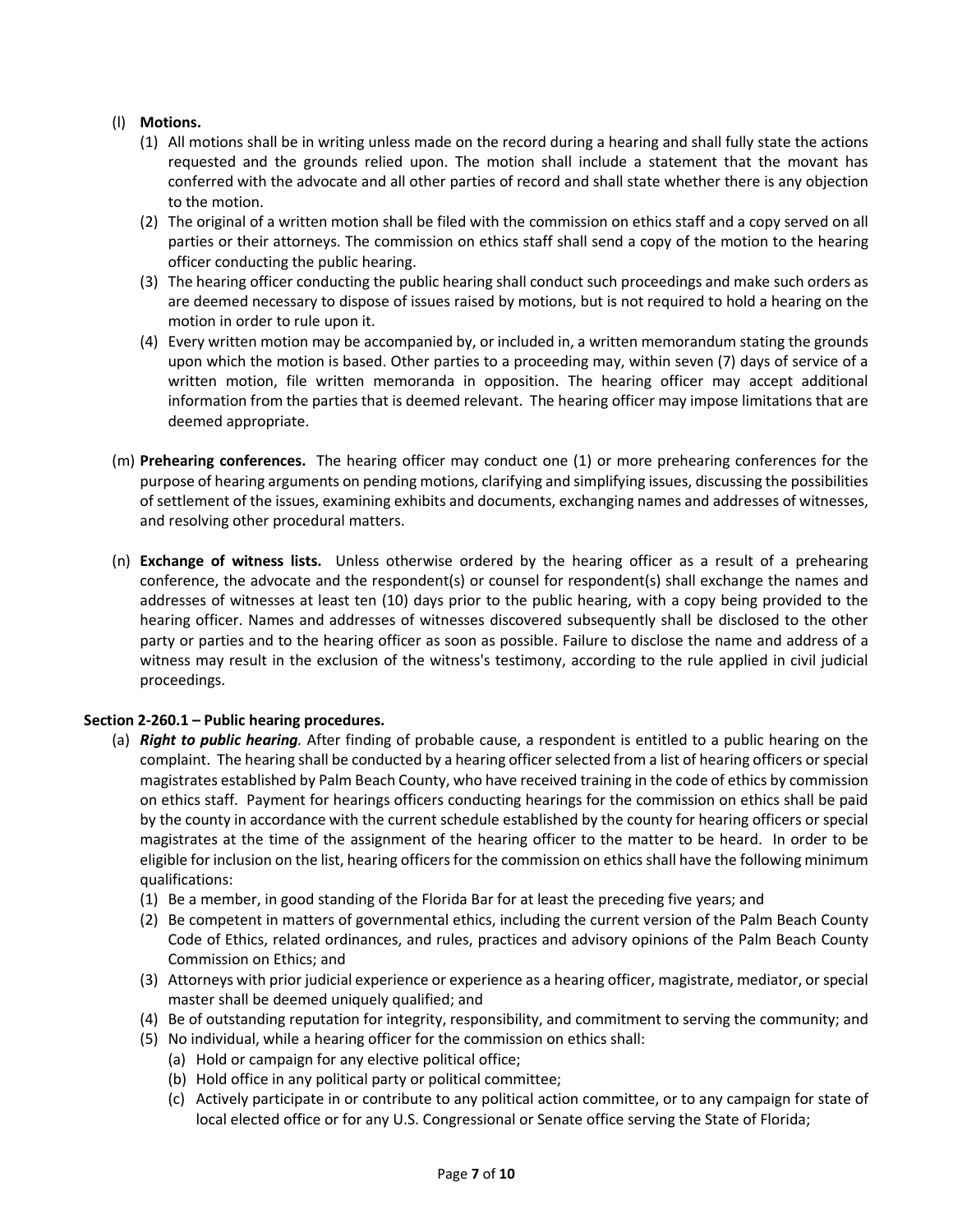- (d) Be employed by Palm Beach County, any municipality within the county, or any other governmental entity subject to the authority of the commission on ethics or the inspector general, other than as a county hearing officer or special magistrate;
- (e) Allow their name to be used by a campaign in support of or against any candidate for political office or any referendum or other ballot question. Nothing herein shall preclude a hearing officer from signing a petition in support of or against any referendum or other ballot question.
- (6) Hearing officers shall be subject to the Palm Beach County Code of Ethics in the same manner as an individual serving as a Palm Beach County advisory board member.
- (b) *Presentation of the case.* The advocate shall present his or her case first. Respondent may then present his or her case. Rebuttal evidence may be permitted at the discretion of the hearing officer.
- (c) *Opening and closing statements.* Opening and closing statements may be presented by the advocate and the respondent. The advocate may make the first statement and the respondent may follow. Rebuttal by the advocate may be permitted or may be denied.
- (d) *Evidence.*
	- (1) Stipulations may be received and are encouraged as to uncontested matters.
	- (2) Oral evidence shall be taken only on oath or affirmation.
	- (3) The respondent and the advocate shall have the right: to present evidence relevant to the issue; to crossexamine opposing witnesses on any matter relevant to the issue; and to impeach any witness regardless who first called him or her to testify.
	- (4) The hearing shall not be conducted according to technical rules relating to evidence and witnesses. Any relevant evidence may be admitted. Hearsay evidence may be used to supplement or explain other evidence, but shall not be sufficient itself to support a finding. The rules of privilege shall be effective to the same extent that they are now recognized in civil actions, or hereafter may be recognized in civil actions. Irrelevant and unduly repetitious evidence shall be excluded. The hearing officer shall not allow the introduction into evidence of an affidavit of a person when that person can be called to testify; this shall not preclude the admission of a deposition of such a person, however, for any reason, permissible in a court of law under the Florida Rules of Civil Procedure.
- (e) *Transcript of proceedings.* The proceedings shall be recorded by recording instruments or by a court reporter. Respondent may, at his or her own expense, provide a court reporter or additional recording instruments. The commission on ethics may provide a court reporter to any proceeding conducted by the commission or a hearing officer. No transcript of the proceedings shall be prepared unless requested by the commission on ethics, the hearing officer, or by the respondent. If the respondent requests that a transcript be prepared by a court reporter, the respondent shall pay the expense of transcription. If the respondent requests that the commission on ethics prepare a transcript from recording instruments and the commission on ethics grants such request, the respondent shall pay the commission on ethics the actual cost of transcription. If a court reporter records the proceedings, the court reporter's transcript shall be the official transcript.
- (f) *Proposed public report.* After the conclusion of the hearing, the respondent and the advocate may present written proposed public reports, within a time designated by the hearing officer. If a proposed public report is filed by the respondent or the advocate, each proposed finding in the proposal that is rejected shall be accompanied by a statement summarizing the reasons for rejection.
- (f) *Motions to dismiss filed by advocate.* After probable cause is found and a public hearing is ordered by the commission on ethics, and after further investigation or discovery is made by the advocate, the advocate may move to dismiss the proceeding if the advocate concludes that there is insufficient evidence to proceed to the public hearing in good faith. Such a motion shall specifically state the grounds upon which it is made. The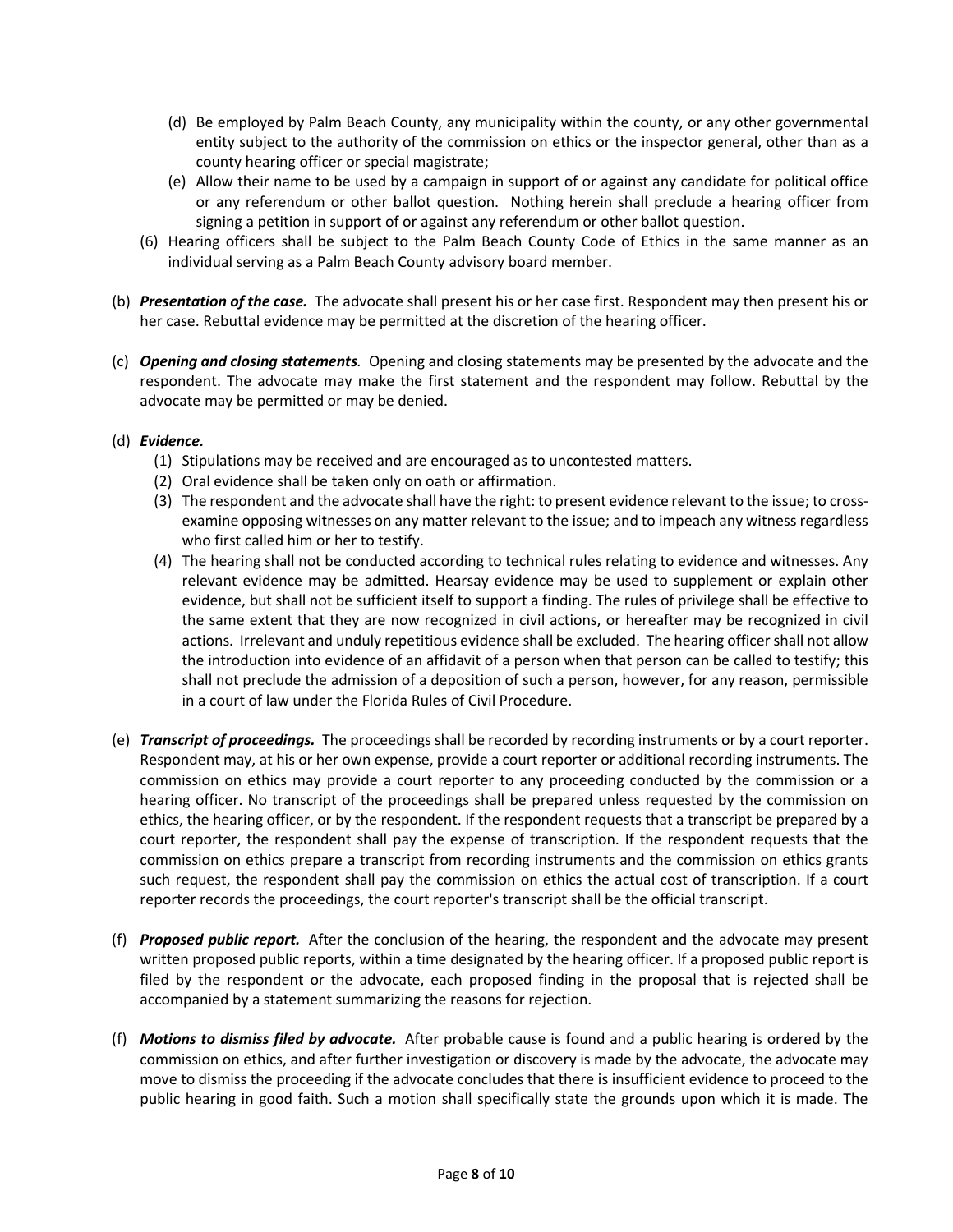motion shall be heard by the commission on ethics in accordance with the procedure provided for in section 2-260(i).

- (h) *Public report.* Upon completion of any hearing initiated under this subsection, the hearing officer shall make a finding and public report as to whether any provision within its jurisdiction has been violated. If the hearing officer finds, by clear and convincing evidence, based upon competent substantial evidence in the record, that a violation has been committed, the hearing officer shall determine whether the violation was intentional or unintentional and include that determination in the public report. The hearing officer shall, within ninety (90) days of the final hearing, render the public report and submit it to the commission on ethics unless extended by the hearing officer for good cause.
- (i) *Order Imposing Penalty.* If the hearing officer finds that a violation has been committed, the commission on ethics shall hold a hearing to determine an appropriate penalty and render a final order imposing the appropriate penalty as provided in the ordinance being enforced and disposing of said compliant. The hearing provided for in this subsection shall be held within ninety (90) days of the issuance of the public report by the hearing officer, unless extended by the commission on ethics for good cause based on the request of a party or on its own initiative. If a person fails to comply with an order issued by the commission on ethics, the commission on its own behalf may make application to any circuit court of this state, which shall have jurisdiction to order the violator to comply with the order of the commission on ethics. Any violator who fails to obey the order may be punished by the court.

## **Section 2-260.2 – Notification and referral to other authorities.**

As provided for by ordinance within its jurisdiction, the commission on ethics may refer a matter to the state attorney or any other appropriate official or agency having authority to initiate prosecution when deemed appropriate. The state attorney or other appropriate agency may decline prosecution or enforcement of any matter referred under this division.

## **Section 2-260.3 – Dismissal of complaints.**

Notwithstanding any other provisions of this division, the commission on ethics or hearing officer may, at its discretion:

- (a) dismiss any complaint at any stage of disposition should it determine that the public interest would not be served by proceeding further, or
- (b) dismiss any complaint at any stage of disposition and issue a letter of instruction to the respondent when it appears that the alleged violation was inadvertent, unintentional, or insubstantial.

In the event the commission on ethics or hearing officer dismisses a complaint as provided in this subsection, the commission on ethics or hearing officer shall issue a public report and final order stating with particularity its reasons for the dismissal.

## **Section 2-260.4 – Frivolous or groundless complaints.**

In any case in which the commission on ethics or hearing officer determines that the complaining party filed a frivolous or groundless complaint as defined in Section 57.105, Florida Statutes, or a complaint with malicious intent and with the knowledge that the complaint contains one or more false allegations, or with reckless disregard for whether the complaint contains material false allegations, the commission on ethics or hearing officer shall order the complaining party to pay any costs and attorney's fees incurred by the commission on ethics and/or the alleged violator. The determination by the commission on ethics or hearing officer regarding whether a complaint is frivolous or groundless shall be deemed conclusive.

## **Section 2-260.5 – Effect on other laws.**

The provisions of this division shall be deemed supplemental to any other applicable county ordinance or state or federal law and are not intended to replace or repeal any provision of state or federal law or of this Code.